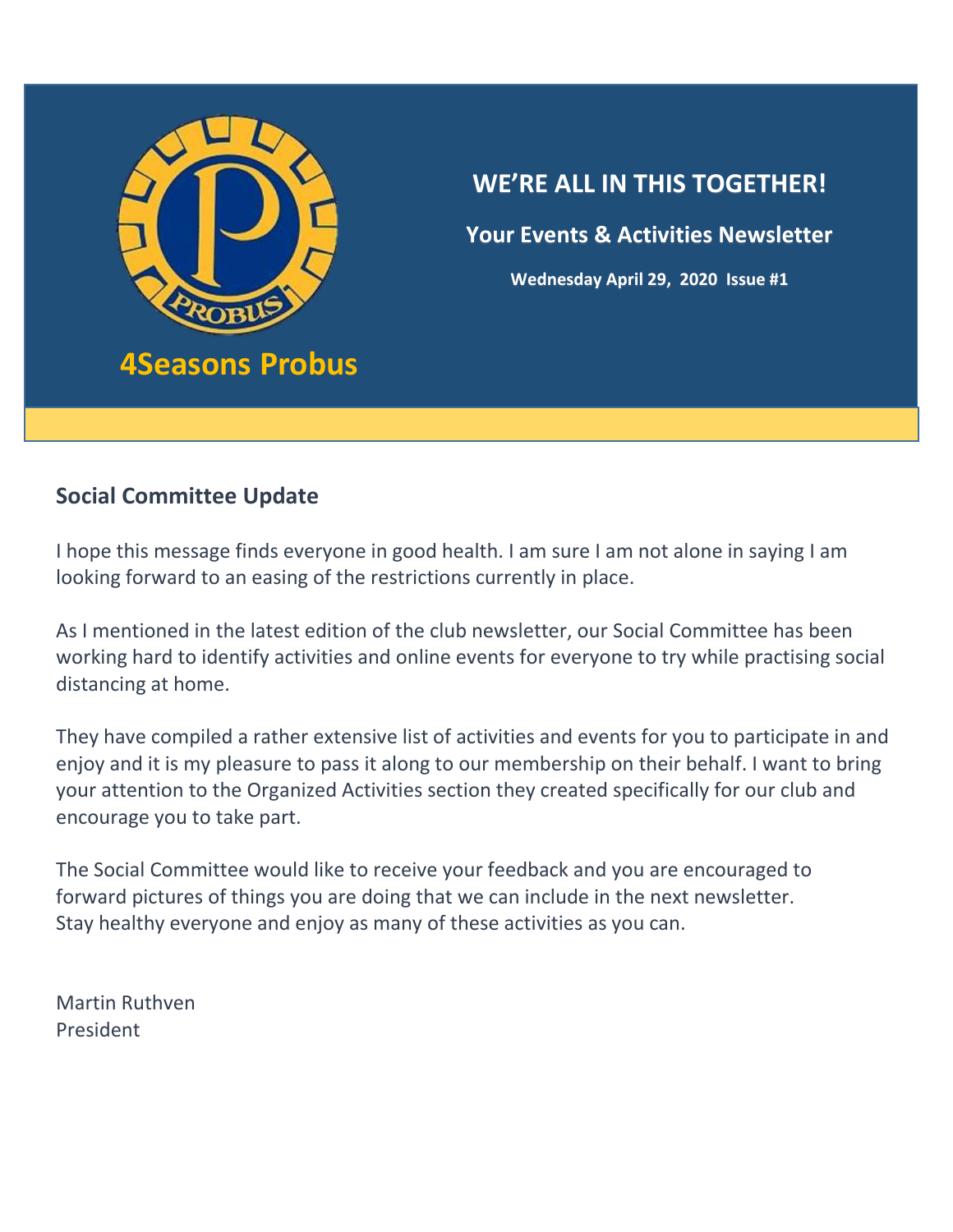

**Your Events & Activities Newsletter**

*Here are some fun things we thought you would like to try while self-isolating. And if you have ideas, please send to* [4seasonsocial@gmail.com.](mailto:4seasonsocial@gmail.com)

### **On-line Games**

**1. Trickstercards app** - includes Spades, Euchre, Pitch, Hearts, Whist, 500, Pinocle, Oh Hell and Bridge. There are instructions for play in the help section. You can play in real time with friends or the computer. There is chat built in, but no video. [www.trickstercards.com](http://www.trickstercards.com/)

**2. Playingcards.io** - includes Checkers, Crazy Eights, Euchre, Go Fish, Match Up, Remote Insensitivity and there is a Custom make your own card game option. There are instructions for play and set up in the help section. All actions are synchronized as if you have a real deck of cards. There is no chat or video built in, but you can easily set up Zoom or Skype to see who you are playing with.

<http://playingcards.io/>

**3. Houseparty app** - includes Heads Up, Trivia, Chips & Guac and Quick Draw. There are instructions for play and set up. Video and audio for up to 8 people is included. [www.houseparty.com](http://www.houseparty.com/)

**4. TriviaMatic app** - an on-line trivia game each night at 8 pm. You can play against your friends privately or anyone publicly. No video or chat built in. The app needs to be downloaded first and is found on either of the following links. The live show is streamed online [www.triviamatic.com](http://www.triviamatic.com/) or via YouTube [http://youtube.com/triviamatic.](http://youtube.com/triviamatic)

**5. Quitwitz** - a free online trivia game that can be played alone or with friends. <https://www.quizwitz.com/en/party>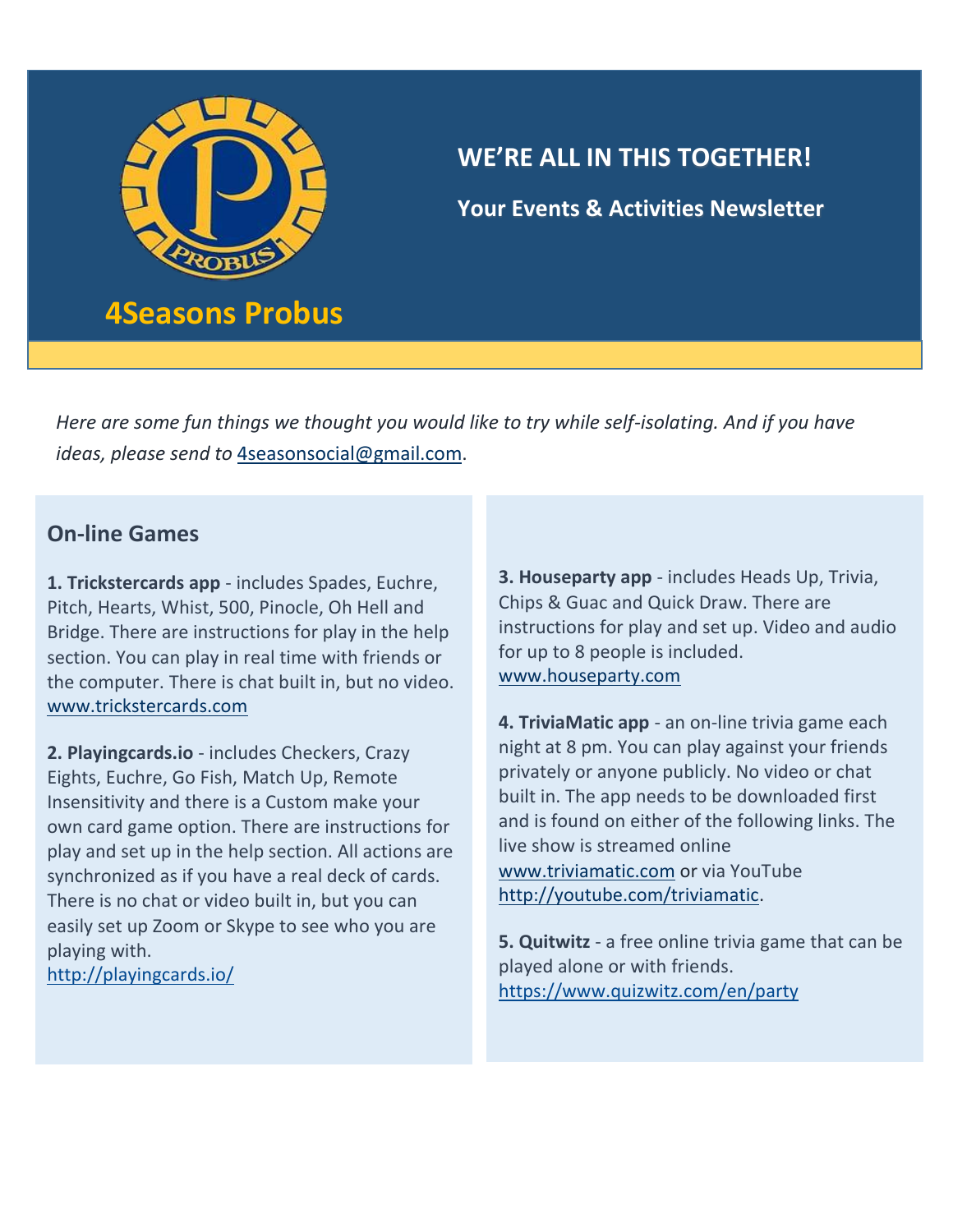

**Your Events & Activities Newsletter**

#### **On YouTube…**

I

**1. Stratford Festival Productions** - 12 productions will be played, one a week, on Thursdays at 7 pm. Search Stratford Festival Productions.

**2. Andrew Lloyd Webber Musicals** - each weekend one of ALW's productions will be broadcast on YouTube. Search for The Show Must Go On - Stay Home #with me.

**3. Virtual Tours** - search for Toronto Zoo, Toronto Aquarium, AGO, virtual tours of famous places, etc.

**4. Virtual Art Classes** - search for Art Classes on YouTube, choose your medium, watch step by step instructions to complete a project.

**5. Virtual Music Classes** - search for Learn to Play Ukulele, Guitar, Piano, etc. to get step by step beginning instructions.

**6. Live at Carnegie Hall** - Tuesdays at 2 pm. Search for Live at Carnegie Hall.

**7. National Film Board** - hundreds of films have just been released. Search National Film Board.

**8. Formula 1 (F1) Auto Sports** – Past races are being replayed on YouTube every week for a limited time. The 2020 season was to begin in Australia when the pandemic was announced, causing the first 8 races cancelled. Virtual races are on simulators with a subset of the current F1 drivers and some notable celebrities. Each cancelled race will be translated into a virtual race; 3 races have been held so far. Races are available on the F1 YouTube Channel.<https://www.youtube.com/user/Formula1> [https://www.formula1.com](https://www.formula1.com/)

**9. America's Cup** - An international sailing competition occurring every 3-4 years. The America's Cup is the oldest international sporting trophy (the Louis Vuitton Cup) and the competition is expensive; costing several hundred millions of dollars per entry. These races are fast and very exciting. You can watch previous races, cup history, and the process leading up the next challenge all on YouTube. [https://www.youtube.com/channel/UCo15ZYO\\_XDRU9LI30OPtxAg](https://www.youtube.com/channel/UCo15ZYO_XDRU9LI30OPtxAg)  [https://www.americascup.com](https://www.americascup.com/)